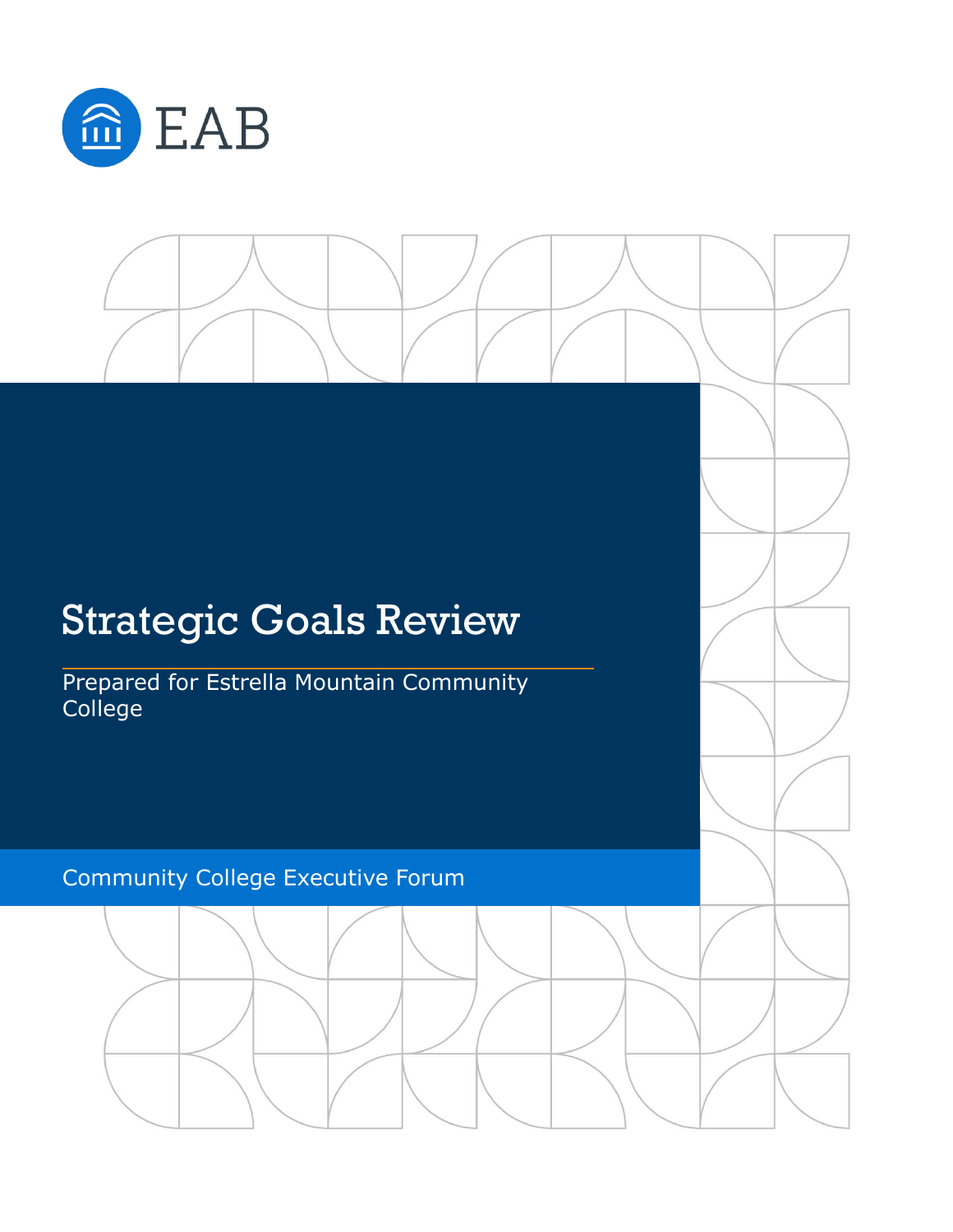## Community College Executive Forum

Larisa Hussak, Ph.D. Project Director

Biruk Negash Contributing Consultant

Carter Carney Strategic Leader

#### **Legal Caveat**

EAB Global, Inc. ("EAB") has made efforts to verify the accuracy of the information it provides to partners. This report relies on data obtained from many sources, however, and EAB cannot guarantee the accuracy of the information provided or any analysis based thereon. In addition, neither EAB nor any of its affiliates (each, an "EAB Organization") is in the business of giving legal, accounting, or other professional advice, and its reports should not be construed as professional advice. In particular, partners should not rely on any legal commentary in this report as a basis for action, or assume that any tactics described herein would be permitted by applicable law or appropriate for a given partner's situation. Partners are advised to consult with appropriate professionals concerning legal, tax, or accounting issues, before implementing any of these tactics. No EAB Organization or any of its respective officers, directors, employees, or agents shall be liable for any claims, liabilities, or expenses relating to (a) any errors or omissions in this report, whether caused by any EAB Organization, or any of their respective employees or agents, or sources or other third parties, (b) any recommendation by any EAB Organization, or (c) failure of partner and its employees and agents to abide by the terms set forth herein.

EAB is a registered trademark of EAB Global, Inc. in the United States and other countries. Partners are not permitted to use these trademarks, or any other trademark, product name, service name, trade name, and logo of any EAB Organization without prior written consent of EAB. Other trademarks, product names, service names, trade names, and logos used within these pages are the property of their respective holders. Use of other company trademarks, product names, service names, trade names, and logos or images of the same does not necessarily constitute (a) an endorsement by such company of an EAB Organization and its products and services, or (b) an endorsement of the company or its products or services by an EAB Organization. No EAB Organization is affiliated with any such company.

#### **IMPORTANT: Please read the following.**

EAB has prepared this report for the exclusive use of its partners. Each partner acknowledges and agrees that this report and the information contained herein (collectively, the "Report") are confidential and proprietary to EAB. By accepting delivery of this Report, each partner agrees to abide by the terms as stated herein, including the following:

- 1. All right, title, and interest in and to this Report is owned by an EAB Organization. Except as stated herein, no right, license, permission, or interest of any kind in this Report is intended to be given, transferred to, or acquired by a partner. Each partner is authorized to use this Report only to the extent expressly authorized herein.
- 2. Each partner shall not sell, license, republish, distribute, or post online or otherwise this Report, in part or in whole. Each partner shall not disseminate or permit the use of, and shall take reasonable precautions to prevent such dissemination or use of, this Report by (a) any of its employees and agents (except as stated below), or (b) any third party.
- 3. Each partner may make this Report available solely to those of its employees and agents who (a) are registered for the workshop or program of which this Report is a part, (b) require access to this Report in order to learn from the information described herein, and (c) agree not to disclose this Report to other employees or agents or any third party. Each partner shall use, and shall ensure that its employees and agents use, this Report for its internal use only. Each partner may make a limited number of copies, solely as adequate for use by its employees and agents in accordance with the terms herein.
- 4. Each partner shall not remove from this Report any confidential markings, copyright notices, and/or other similar indicia herein.
- 5. Each partner is responsible for any breach of its obligations as stated herein by any of its employees or agents.
- 6. If a partner is unwilling to abide by any of the foregoing obligations, then such partner shall promptly return this Report and all copies thereof to EAB.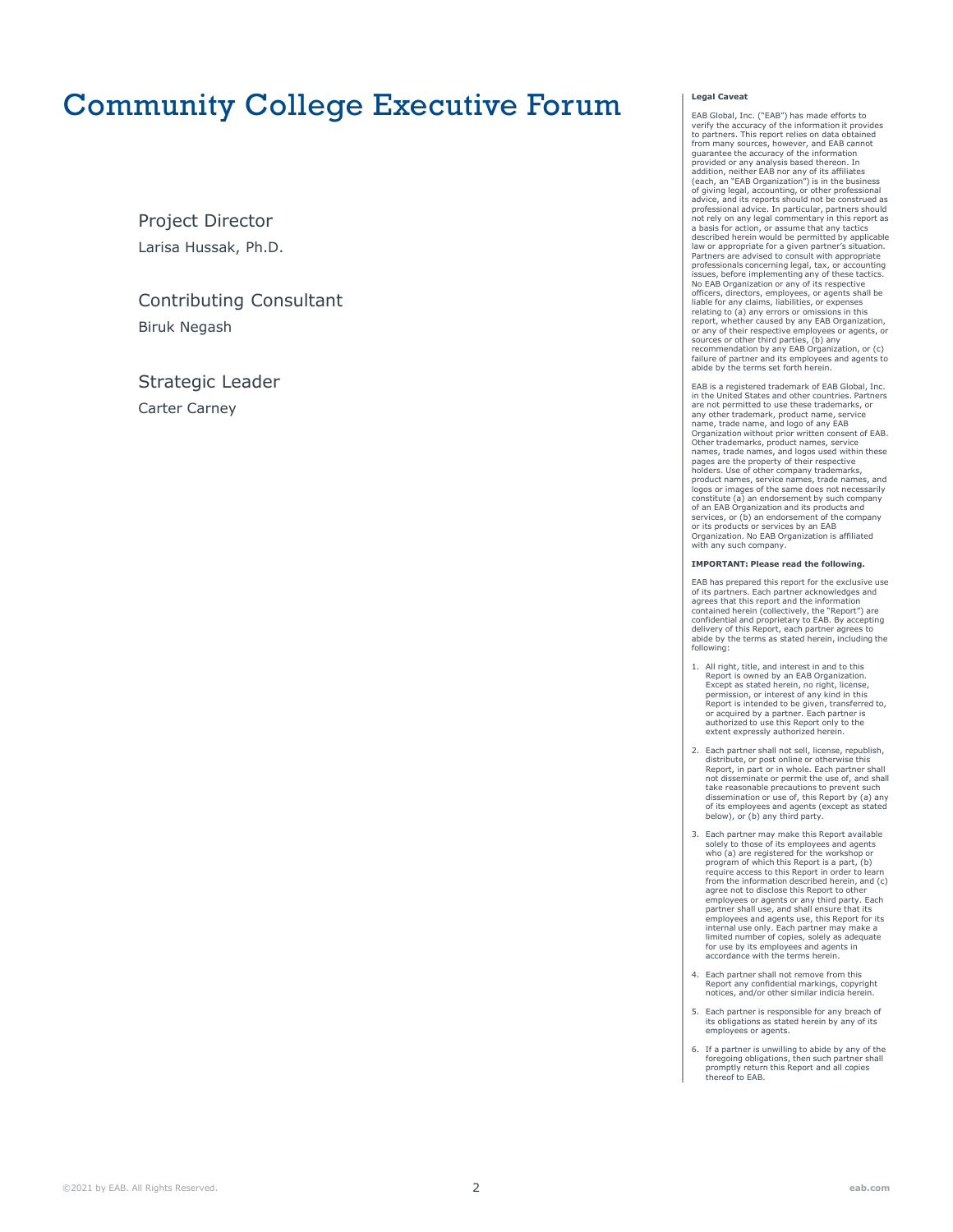

## **We help schools support students**  from enrollment to graduation and beyond



P-20 | Community Colleges | Four-Year Colleges and Universities | Graduate and Adult Learning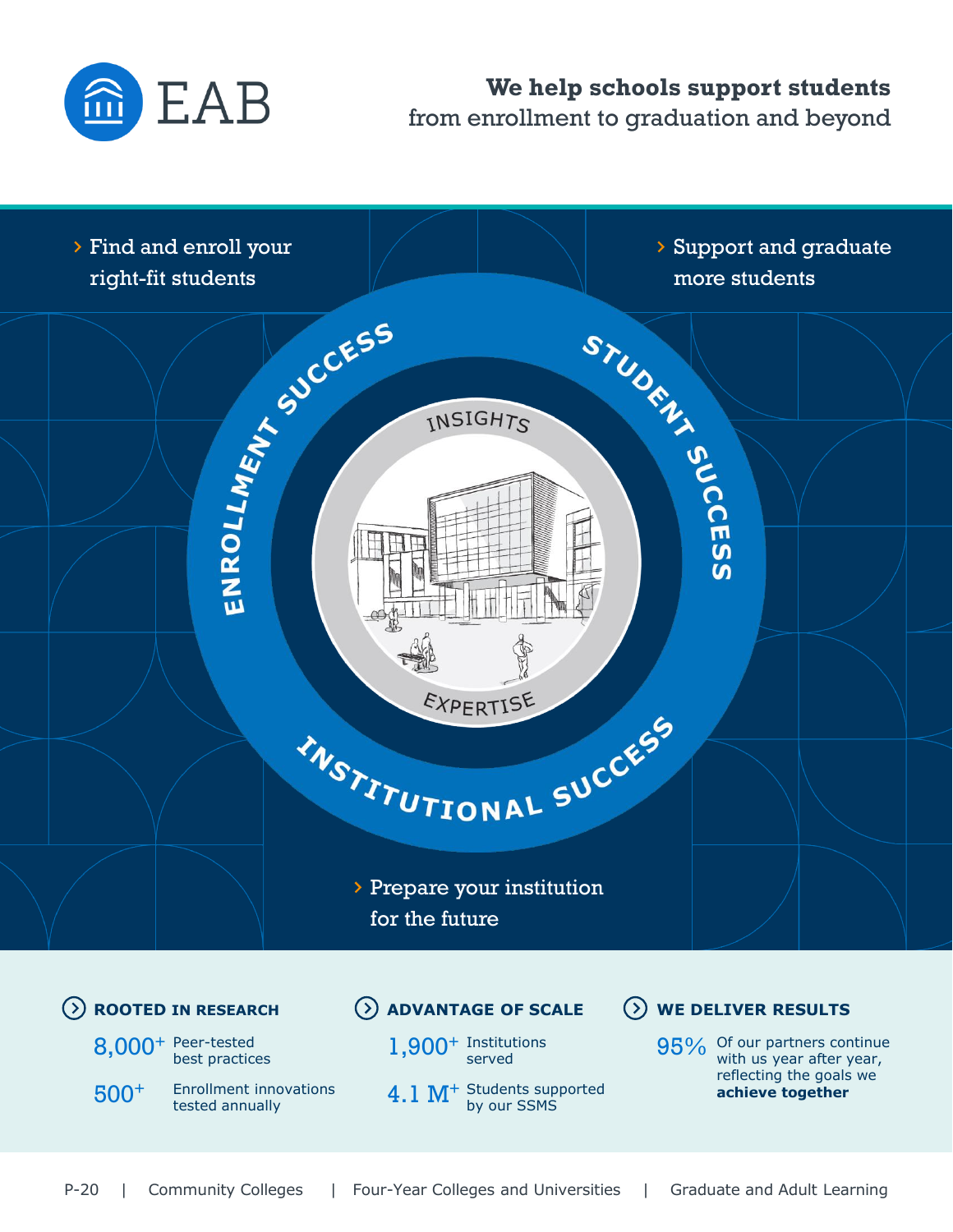# EAB's Approach to Reviewing Strategic Goals

Rationale and Methodology

#### **Components of Impactful Strategic Goals**

As the higher ed market becomes increasingly volatile, it is imperative that community colleges develop and implement impactful strategy that advances institutional success and sustainability. In response to EAB partners' desire to create transformational strategy, the Community College Executive Forum has developed a Strategic Goals Review, which assesses partners' top-line strategic goals.

Informed by the Forum's research on institutional strategy, the review assesses six components of impactful strategic goals:

- **Future Focus:** Extent to which the strategic goals take into account the changing landscape within and outside higher education and whether goals make explicit reference to the institution's efforts to adapt and innovate. The most successful strategy is informed by future-looking trends and projections, and seeks to meet the needs of tomorrow's students, employers, and communities.
- **Market Alignment:** How well the institution's strategy reflects external and environmental information. In particular, market alignment requires a thorough evaluation of the labor market, demographic, economic, and competitive landscapes, and seeks to craft a strategy that is informed by these signals.
- **Trade-Offs and Prioritization:** extent to which strategic goals avoid vague or all-encompassing language in favor of direct and precise priorities. To be truly impactful, an institution's strategy must acknowledge the tradeoffs necessary to make progress.
- **Agility:** How conducive the strategy is to reassessment and revision. Given the high degree of change occurring across higher education, college strategy must be crafted with the explicit expectation that various assumptions, priorities, and initiatives may need to shift. Optimal strategy embeds opportunities for reevaluation in conjunction with continuous market and institutional scanning.
- **Differentiation:** How well the partner institution's strategy reflects a differentiated approach to serving students and their community. As competition grows, it is more important than ever that institutions craft and convey unique value propositions to future students and employer partners.
- **Actionability:** Extent to which the partner institution's strategic goals easily map onto actions that achieve nearand long-term progress. Successful strategy balances an aspirational vision with a plan of attack that engages campus stakeholders.

#### **Considerations for Using This Review**

This assessment focuses on how your current goals compare to EAB's components of impactful strategic goals. It does not assess the likelihood of reaching a given goal or the appropriateness of a goal for a given institution.

#### **How to Use This Review**

This document can help you and your team:

- Evaluate prior plan goals at the beginning of a strategic planning process
- Adapt and refine draft goals during a strategic planning process
- Benchmark current goals against other institutions in your region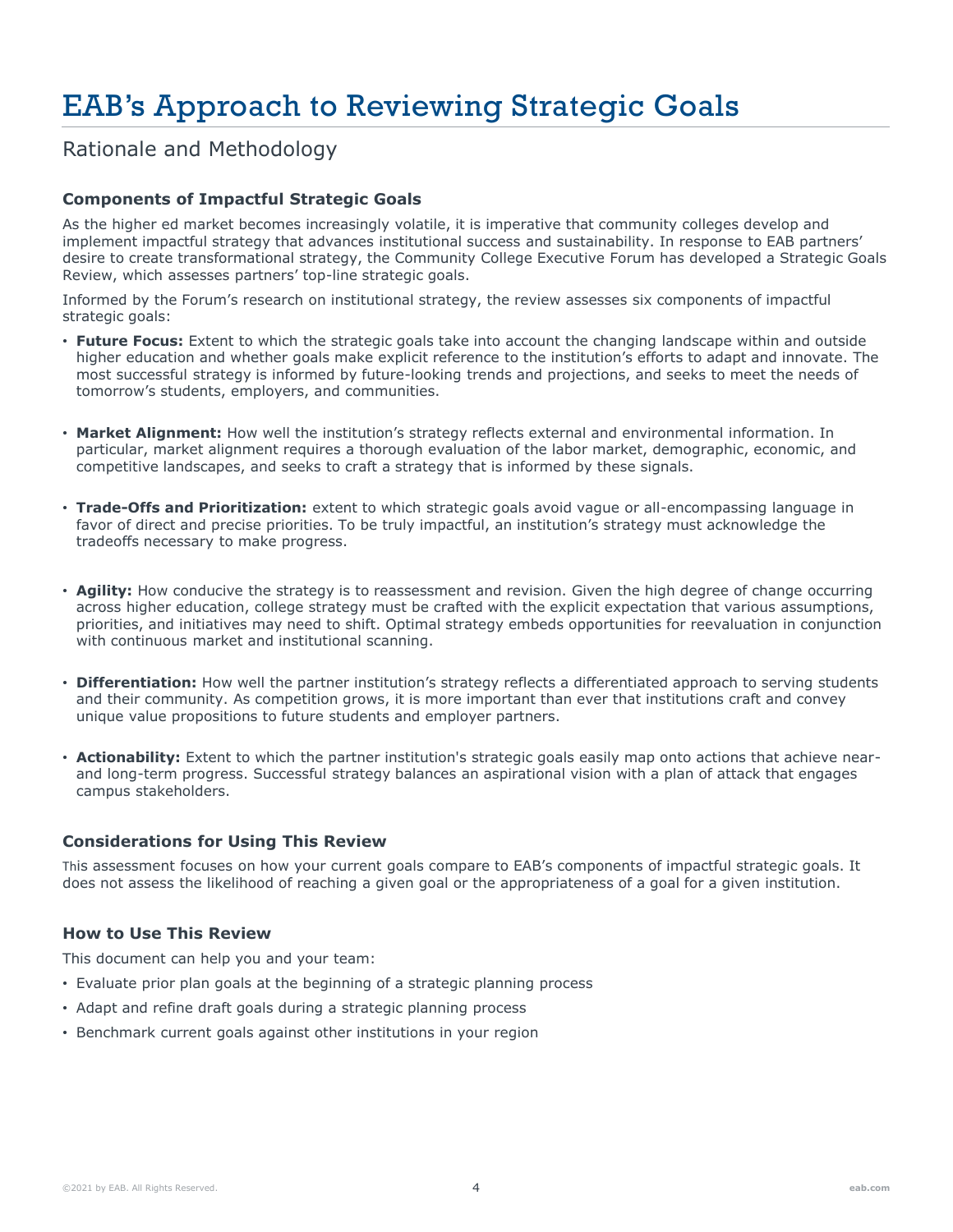# Overview of Strategic Goals Assessed

### Rationale and Methodology

#### **Estrella Mountain Community College's Strategic Goals**

#### **Super Goals:**

- Super Goal 1: Increase the number of Graduates/Completers by 25% with equity by Academic Year (AY 2023)
- Super Goal 2: Achieve an Annualized Enrollment Growth Rate of 3% with Equity by FY 2023

#### **Key Planning Areas:**

- 1. Access (Recruitment and Outreach)
- 2. Onboarding (Matriculation, Academic Planning, Enrollment)
- 3. Retention (Scheduling, Communication, Support Activities)
- 4. Completion (Career, Workforce, Upskilling, Transfer)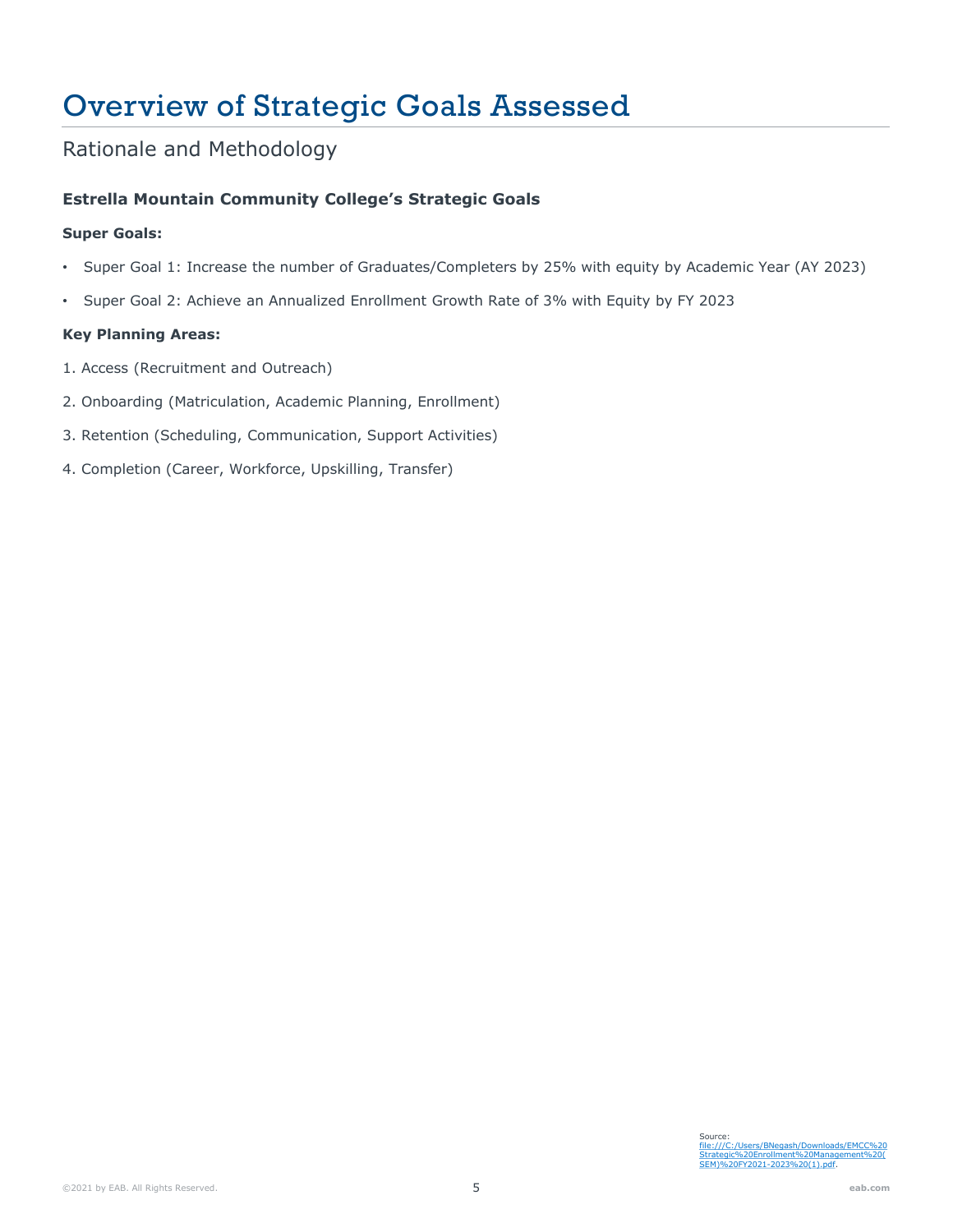## Strategic Goals Assessment Summary

## How Your Goals Align with the Components of Impactful Strategic Goals

| <b>Strategic Goal</b><br><b>Component</b> | <b>Definition</b>                                                                                                                                                      | <b>Assessment</b> | <b>Key Observations</b>                                                                                                                                                                                                                                                                                                                                                                                                                                                                                                                                                                                                                                                                                                  |
|-------------------------------------------|------------------------------------------------------------------------------------------------------------------------------------------------------------------------|-------------------|--------------------------------------------------------------------------------------------------------------------------------------------------------------------------------------------------------------------------------------------------------------------------------------------------------------------------------------------------------------------------------------------------------------------------------------------------------------------------------------------------------------------------------------------------------------------------------------------------------------------------------------------------------------------------------------------------------------------------|
| <b>Future Focus</b>                       | Makes explicit reference to<br>the students, community,<br>workforce, and institution of<br>the future and how the<br>strategy outlined will<br>produce future success |                   | While some of Estrella Mountain<br>Community College's strategic<br>goals make reference to future-<br>looking trends (e.g., "Integrating<br>the MakerSpace into 10 classes"),<br>they lack an overall emphasis on<br>the future sector, policy, and<br>economic trends that will likely<br>impact the institution going<br>forward.                                                                                                                                                                                                                                                                                                                                                                                     |
| Market Alignment                          | Addresses employer needs,<br>external partnerships (both<br>within and outside of higher<br>education), and labor market<br>trends                                     |                   | For the most part, Estrella<br>Mountain Community College's<br>strategic goals do not address<br>workforce alignment and<br>preparation beyond a surface level.<br>To that end, we encourage partners<br>to craft strategic goals that directly<br>reference local labor market,<br>population, and economic trends<br>and partnerships. Adding this<br>information will ensure that Estrella<br>Mountain Community College<br>adapts to the changing market to<br>best serve their students and<br>community.<br>Use labor market and state funding<br>data to drive conversations about<br>how the college's strategy can be in<br>sync with the broader political,<br>economic, and social environment<br>in Arizona. |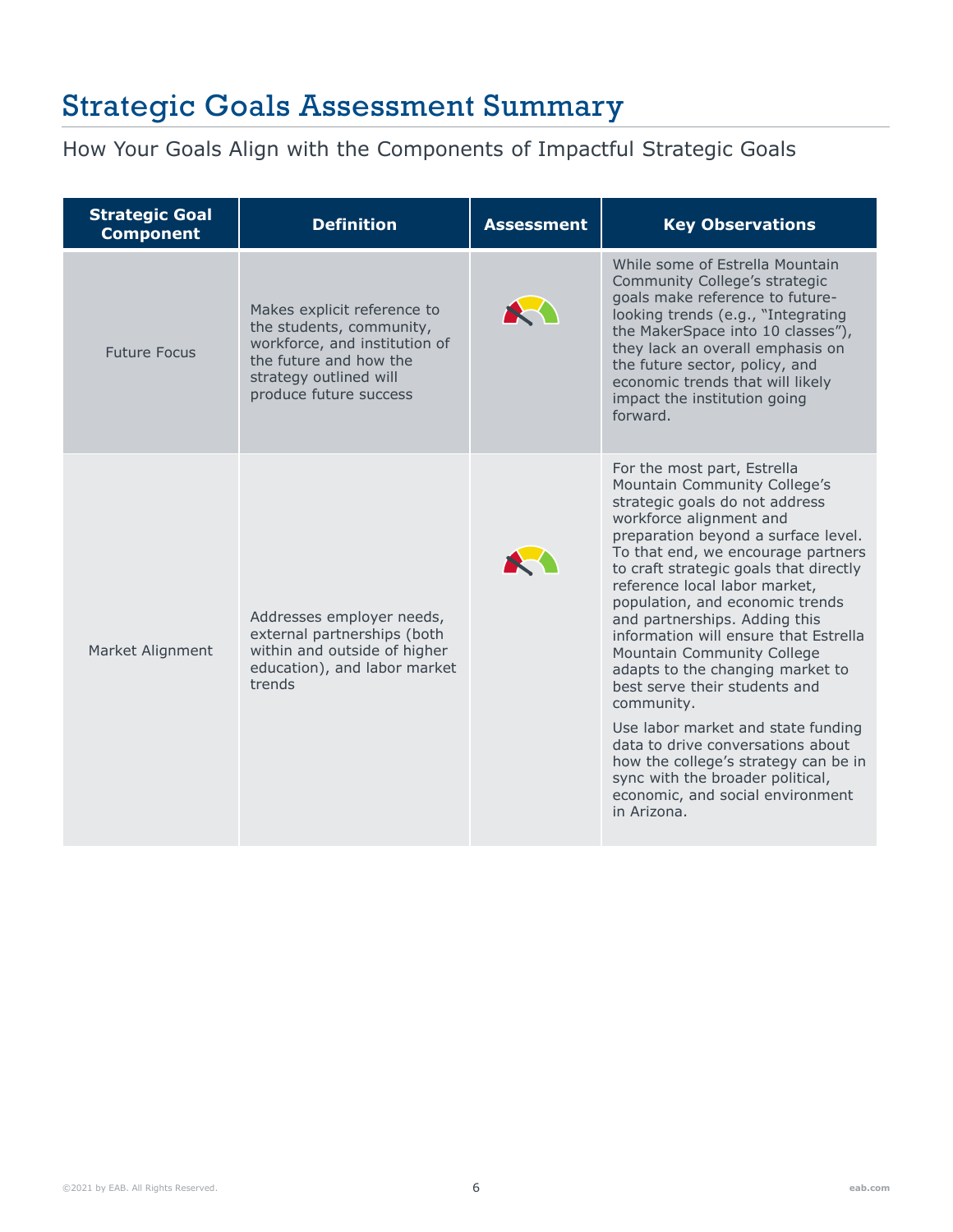## Strategic Goals Assessment Summary

How Your Goals Align with the Components of Impactful Strategic Goals

| <b>Strategic Goal</b><br><b>Component</b> | <b>Definition</b>                                                                                                              | <b>Assessment</b>  | <b>Key Observations</b>                                                                                                                                                                                                                                                                                                                                                                                                                                                                                                                                                                                                                                                                                                                                                                                                              |
|-------------------------------------------|--------------------------------------------------------------------------------------------------------------------------------|--------------------|--------------------------------------------------------------------------------------------------------------------------------------------------------------------------------------------------------------------------------------------------------------------------------------------------------------------------------------------------------------------------------------------------------------------------------------------------------------------------------------------------------------------------------------------------------------------------------------------------------------------------------------------------------------------------------------------------------------------------------------------------------------------------------------------------------------------------------------|
| Trade-Offs and<br>Prioritization          | Avoids overly vague<br>language and explicitly or<br>implicitly conveys<br>prioritization of certain<br>initiatives or efforts |                    | The specificity outlined in Estrella<br>Mountain Community College's<br>strategic goals reflect a high<br>degree of prioritization and<br>decision-making. The strategic<br>goals outline specific prospective<br>student populations (e.g., high<br>school students) to recruit,<br>establish clear metrics for<br>institutional improvement (e.g.,<br>increasing the number of students<br>eligible for Pell year-round), and<br>target specific aspects of the<br>student experience to be improved<br>(e.g., increasing student<br>satisfaction ratings).<br>As a result, the strategic goals<br>provide a clear picture of the<br>institution's priorities and avoid the<br>vague and generic language used<br>in many strategic plans. This<br>precision contributes to concrete<br>actions and long-term progress.            |
| Agility                                   | Establishes a plan for<br>periodic assessment and<br>revision of strategic<br>initiatives; embraces change                     | $\blacktriangle K$ | Recognizing the volatility within<br>higher education and the larger<br>marketplace and creating strategy<br>that is responsive to these market<br>shifts is critical for institutional<br>sustainability. Some of Estrella<br>Mountain Community College's<br>strategic goals explicitly<br>acknowledge the rapidly changing<br>landscape and outline an<br>institutional response in advance<br>(e.g., "Identifying Data Needs"<br>section).<br>To further increase agility, we<br>recommend embedding an explicit<br>commitment to periodic<br>reassessment and flexibility (e.g.,<br>semi-annual goals review). This will<br>not only prepare leaders to adopt a<br>flexible mindset but will also help<br>establish a culture on campus that<br>is equipped for-rather than fearful<br>of-significant change and<br>disruption. |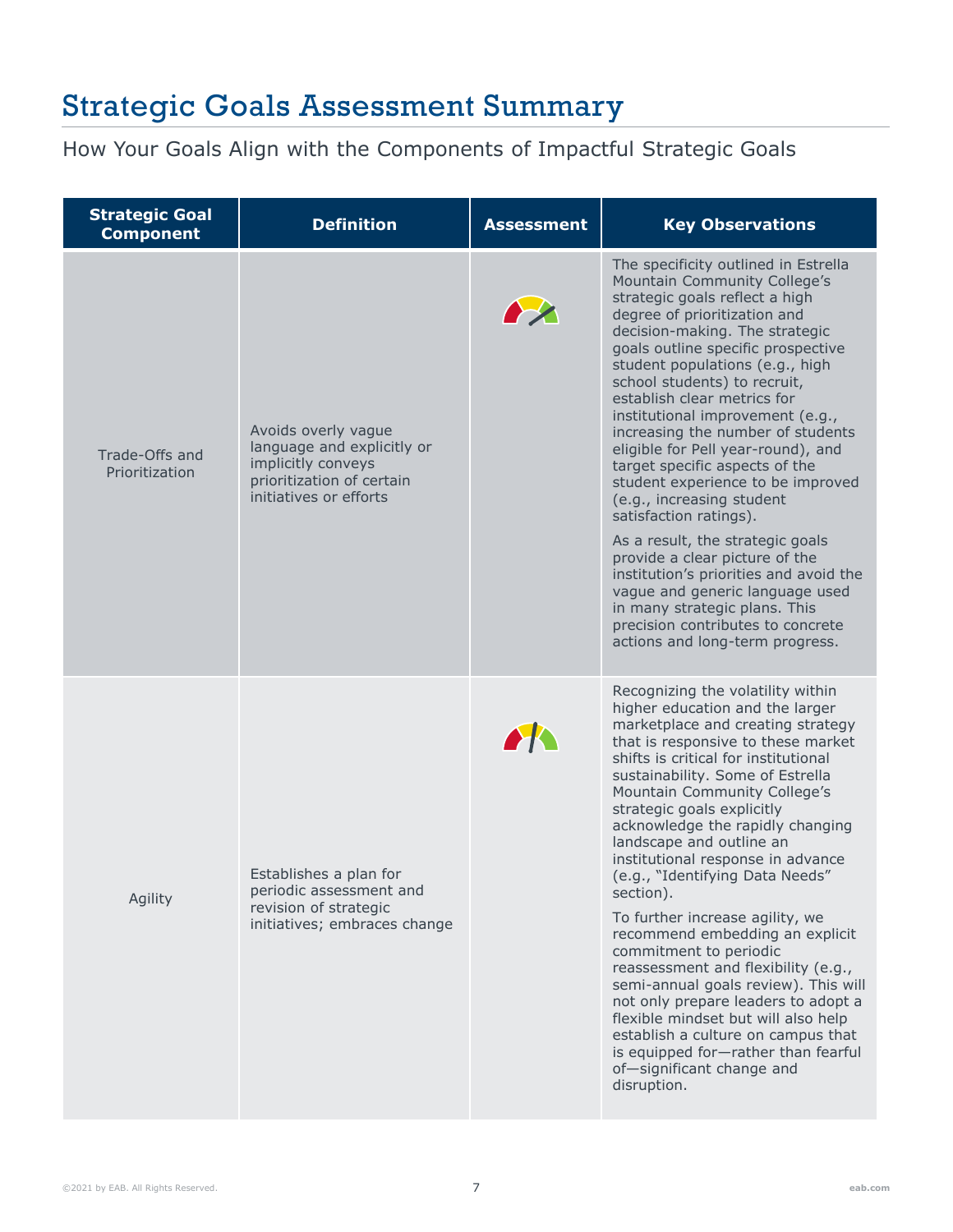## Strategic Goals Assessment Summary

How Your Goals Align with the Components of Impactful Strategic Goals

| <b>Strategic Goal</b><br><b>Component</b> | <b>Definition</b>                                                                                                                     | <b>Assessment</b> | <b>Key Observations</b>                                                                                                                                                                                                                                                                                                                                                                                                                                                                                                                                                                                                                                                                                                                                                                                                                                                                                                |
|-------------------------------------------|---------------------------------------------------------------------------------------------------------------------------------------|-------------------|------------------------------------------------------------------------------------------------------------------------------------------------------------------------------------------------------------------------------------------------------------------------------------------------------------------------------------------------------------------------------------------------------------------------------------------------------------------------------------------------------------------------------------------------------------------------------------------------------------------------------------------------------------------------------------------------------------------------------------------------------------------------------------------------------------------------------------------------------------------------------------------------------------------------|
| Differentiation                           | Conveys the unique value<br>proposition of the institution,<br>and differentiates the<br>institution from its regional<br>competitors | AR                | When compared with other regional<br>competitors', Estrella Mountain<br>Community College's strategic<br>goals are somewhat differentiated.<br>While competitors share many of<br>the same broad strategic goals,<br>because of the high degree of<br>prioritization and specificity built<br>into the strategic objectives, it is<br>apparent to a reader how Estrella<br>Mountain Community College plans<br>to establish an institution dedicated<br>to serving students.<br>Embedding aspects of agility and<br>an orientation toward future trends<br>will help to ensure that Estrella<br>Mountain Community College's<br>strategy stands out from regional<br>competitors. Use the strategic<br>goals in the competitor comparison<br>(page 9) as reference points, so<br>priorities and objectives outlined in<br>Estrella Mountain Community<br>College's strategic plan are unique<br>from its competitors'. |
| Actionability                             | Highlights specific actions<br>that the institution can take<br>to make both short- and<br>long-term progress on goals                |                   | The specificity of Estrella Mountain<br>Community College's strategic<br>goals is generally complemented by<br>actionable recommendations for<br>improvement. It is easy to envision<br>how many of the outlined strategic<br>goals could be cascaded<br>throughout the institution to<br>generate meaningful action.                                                                                                                                                                                                                                                                                                                                                                                                                                                                                                                                                                                                  |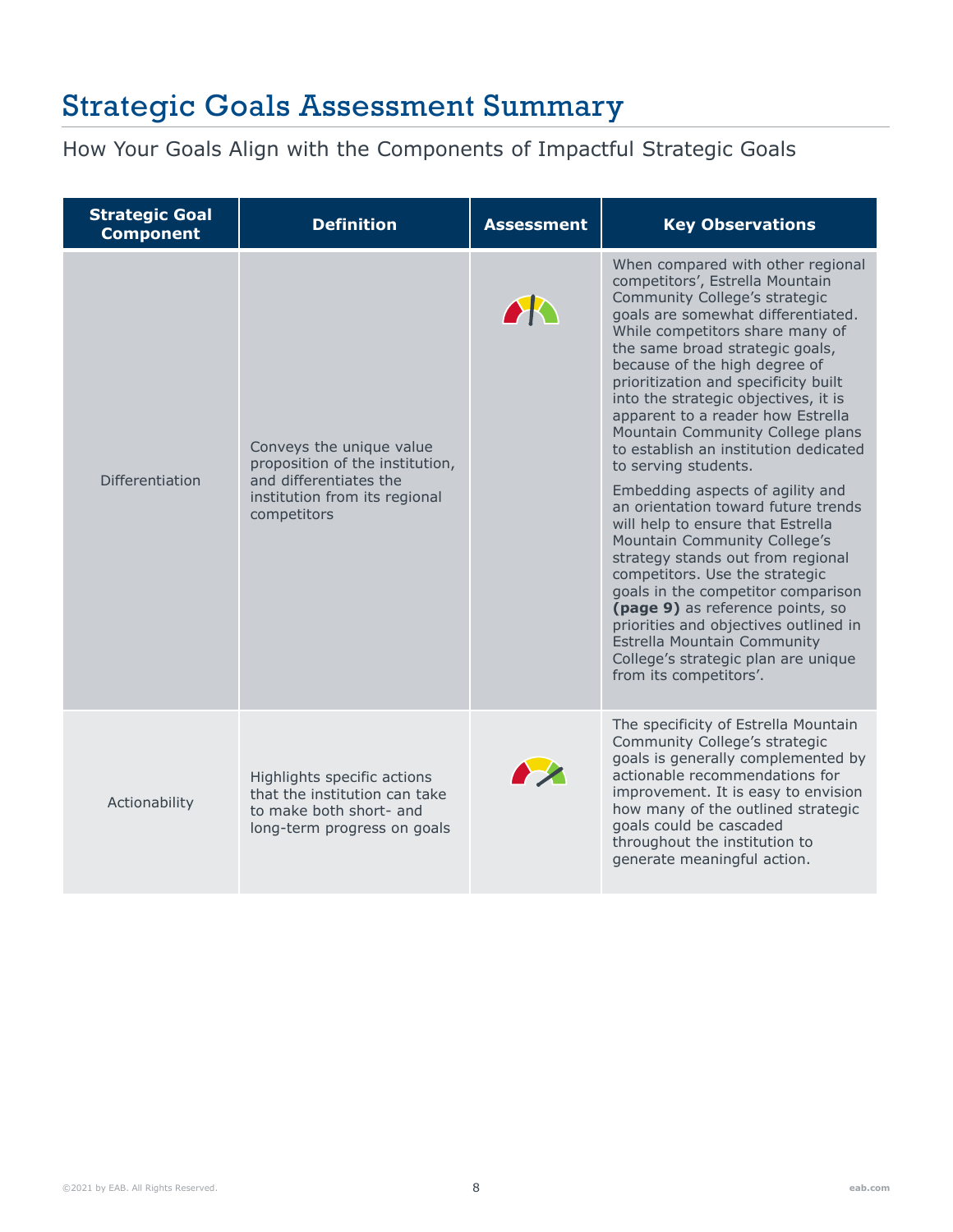# Competitor Comparison

## Strategic Goals at Three Regional Competitors

| <b>Estrella Mountain</b><br><b>Community College</b>                                                                                                                                                                                           | <b>Glendale</b><br><b>Community College</b>                                                                                 | Gateway<br><b>Community College</b>                                                                                                               | <b>South Mountain</b><br><b>Community College</b>                                                                                                                                                  |
|------------------------------------------------------------------------------------------------------------------------------------------------------------------------------------------------------------------------------------------------|-----------------------------------------------------------------------------------------------------------------------------|---------------------------------------------------------------------------------------------------------------------------------------------------|----------------------------------------------------------------------------------------------------------------------------------------------------------------------------------------------------|
| Increase the number of<br>Graduates/Completers<br>by 25% with equity by<br>Academic Year (AY<br>2023).                                                                                                                                         | Increase Student<br>Enrollment with equity<br>from 14,374 to 15,811<br>by Fall 2024.                                        | Increase student<br>enrollment by 4% as<br>measured through<br>a. Credit/Non-credit<br>headcount<br>b. b. Full-Time Student<br>Equivalency (FTSE) | Utilize a systemic<br>approach to recruitment,<br>college readiness and<br>retention with a focus on<br>success, graduation and<br>transfer.                                                       |
| Achieve an Annualized<br><b>Enrollment Growth Rate</b><br>of 3% with Equity by FY<br>2023.                                                                                                                                                     | Increase headcount of<br>the new-student fall<br>cohort with equity from<br>3,395 to 3,735 by Fall<br>2024.                 | Increase number of<br>part-time students<br>making satisfactory<br>academic progress<br>within 2 years by 2%.                                     | Implement a<br>comprehensive student<br>development framework<br>to enhance the student<br>experience.                                                                                             |
| Access (Recruitment and<br>Outreach)<br>Increase the number of<br>students successfully<br>completing (C or better)<br>All CPD Curriculum from<br>89% to 95% by<br>12/2021.<br>Onboarding<br>(Matriculation, Academic<br>Planning, Enrollment) | Increase student<br>successful course<br>completion with equity<br>from 62% to 72% by<br>Fall 2024.                         | Increase transfer rate by<br>$2\%$ .                                                                                                              | Develop and enhance<br>programs, services and<br>resources to foster<br>student success.                                                                                                           |
| Retention (Scheduling,<br>Communication, Support<br>Activities)<br>Increase scholarship<br>funding (defined as<br>direct financial and in-<br>kind donations) from an<br>average of \$75,000/year<br>to \$250,000/year by<br>June 30, 2022.    | Increase fall-to-fall<br>student retention with<br>equity of the new-<br>student cohort from<br>54% to 64% by Fall<br>2024. | Increase monetary and<br>in-kind resources to the<br>college by 4%.                                                                               | Create civic engagement<br>and global awareness<br>opportunities to support<br>student success.                                                                                                    |
| Completion (Career,<br>Workforce, Upskilling,<br>Transfer)<br>Increase the number of<br>students who have a<br>personal plan for self-<br>care from 0% to 20% by<br>May 2022                                                                   |                                                                                                                             | Increase retention of<br>students from high<br>school programs into<br>GateWay by 2%.                                                             | Integrate Strengths and<br>Wellbeing learning<br>opportunities into the<br>student experience.<br>Source: https://www.gccaz.edu/sites/default/files/docs/strategic-planning/8142-gcc-strategicplar |

Source: https://www.gccaz.edu/sites/default/files/docs/strategic-planning/8142-gcc-strategicplan-<br>2021-2024-final\_2.pdf;<br>[https://www.gatewaycc.edu/sites/gwc/files/docs/20171011\\_strategic\\_plan\\_web2.pdf;](https://www.gatewaycc.edu/sites/gwc/files/docs/20171011_strategic_plan_web2.pdf)<br>https://www.southmou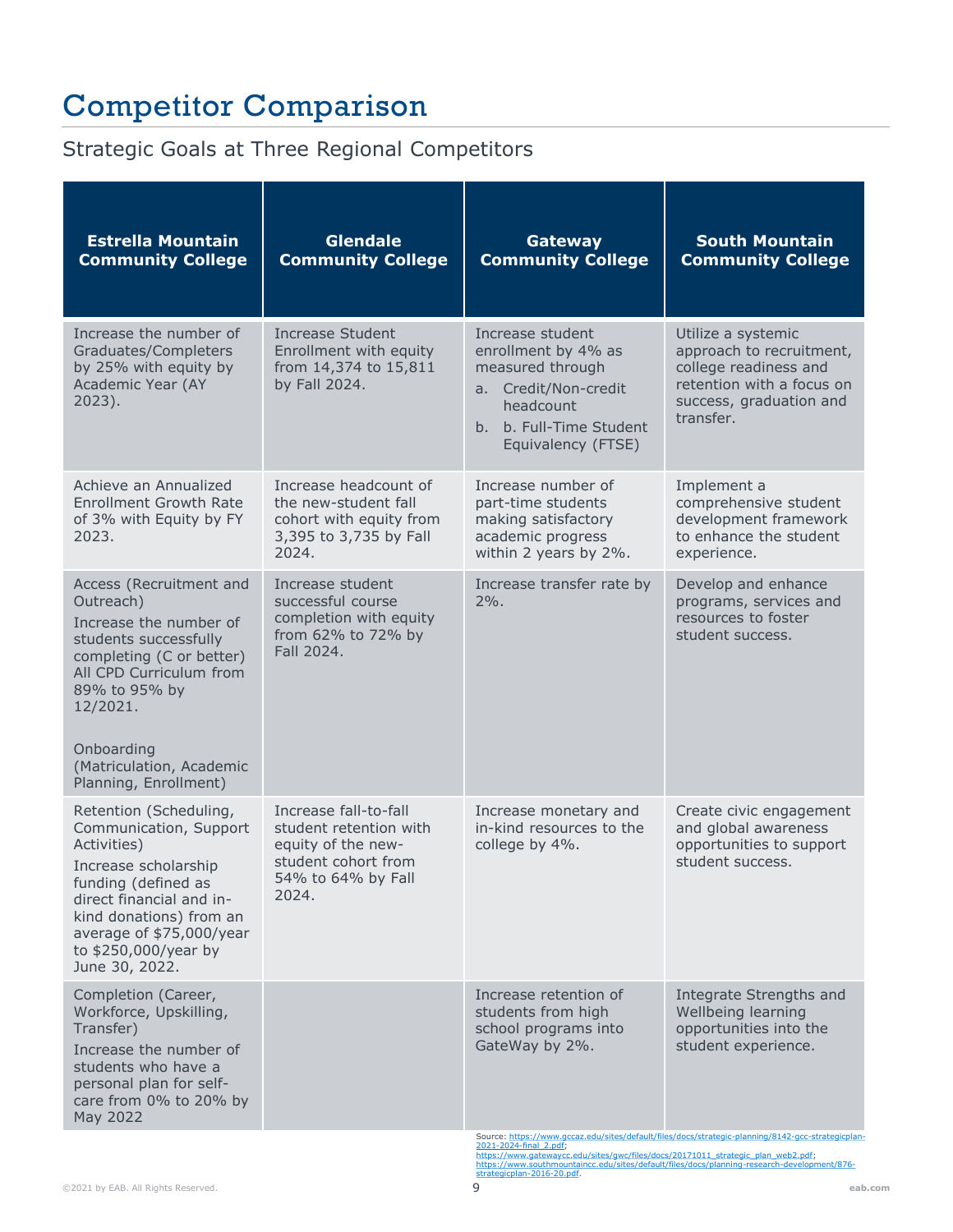#### **[Strategic Cabinet Resource Center](https://eab.com/research/community-college/resource-center/strategic-cabinet-resource-center/)**

In an increasingly volatile higher ed landscape, cabinet members are no longer tasked only with running an efficient department and successfully completing transactional tasks that keep the ship afloat; they now have to look up and think strategically about where their department and institution is heading. However, this is a new way of doing business for cabinets, and many are unsure of their roles and how to go about fulfilling them.

To meet these challenges, cabinet members must develop new strategic thinking skills, lead change across campus, and build infrastructures that support sustainable strategic transformation. To guide cabinet members in this shift in thought and responsibility, these expert insight pieces and toolkits guide cabinets through each step of this process of transformation.

#### **[Revising Strategy in the Wake of COVID-19](https://eab.com/insights/expert-insight/strategy/2020-college-strategic-plan/)**

With uncertainty only growing around the future of the sector, the relevance of our pre-COVID plans is fast fading. However, we can't afford to wait another year before finalizing and implementing bold strategic moves. In fact, revisiting and revising institutional strategy now is perhaps the most important step in ensuring long-term sustainability for our institutions.

To assist our partners in revising their strategy, we have developed a hands-on Market-Informed Strategy Pivot framework and workshop facilitated by senior EAB experts, and this resource includes some of the top-line lessons.

#### **[Craft a Strategic Enrollment Management Plan Roadmap](https://eab.com/research/community-college/roadmaps/craft-future-oriented-strategic-enrollment-management-plan-community-colleges/)**

Many community college leaders have turned to Strategic Enrollment Management (SEM) as the solution to their enrollment issues. However, SEM plans at community colleges have come to encompass a laundry list of hopes, goals, and initiatives that colleges would like to accomplish without accounting for resource availability.

In order to achieve financial sustainability, community colleges must evaluate external and future influences, craft enrollment strategy that articulates institutional priorities, and allocate specific resources to strategies that achieve enrollment goals.

#### **[Strategic Enrollment Management Plan Framework](https://eab.com/research/community-college/toolkit/strategic-enrollment-management-plan-framework/)**

As part of the roadmap above, this template guides college leaders through the most critical planning steps. The Strategic Enrollment Management Plan Framework assists you in developing a holistic understanding of your enrollment environment and ready-to-present strategy that is goal-orientated, actionable, measurable, and aligned with institutional priorities.